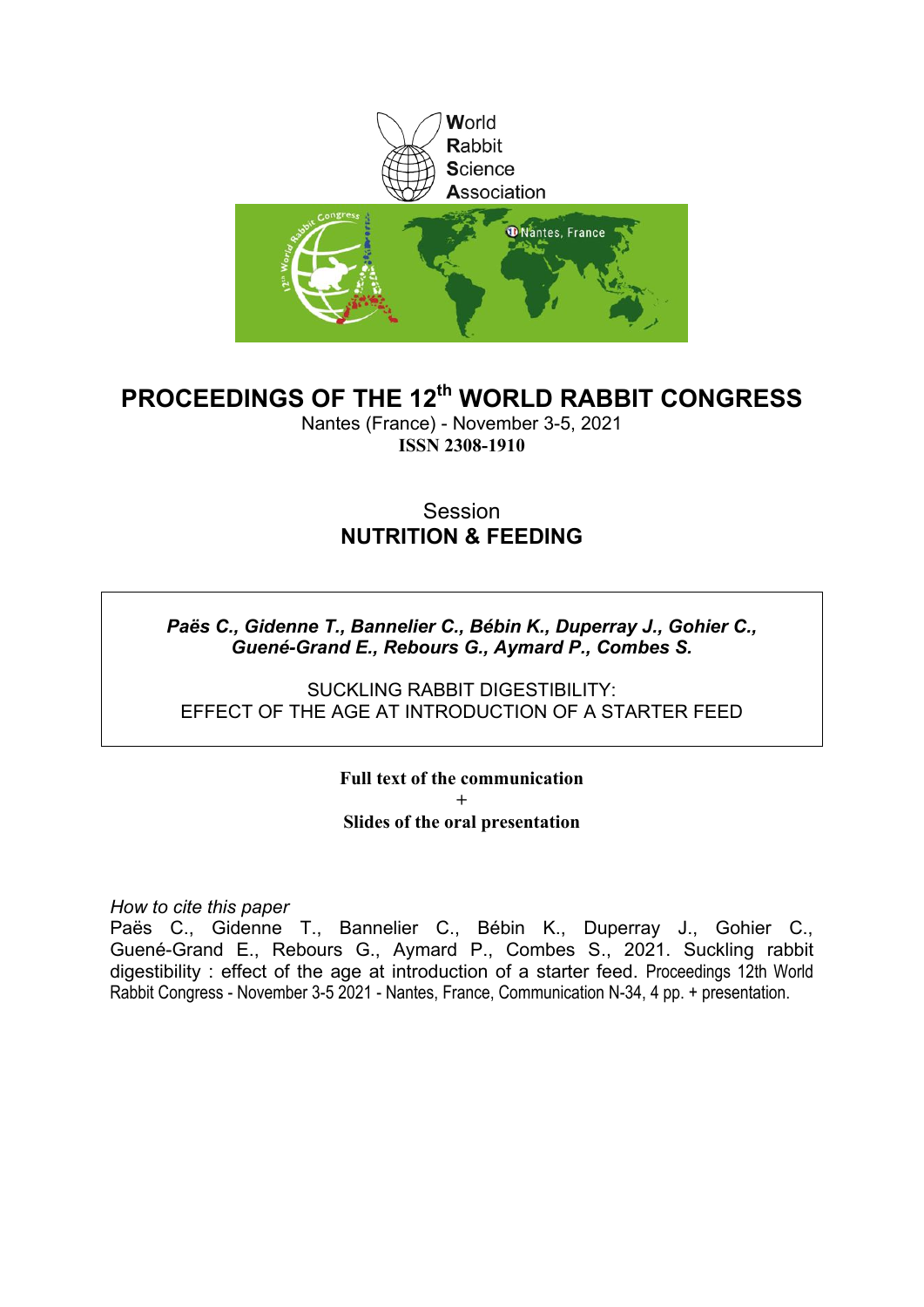### **SUCKLING RABBIT DIGESTIBILITY: EFFECT OF THE AGE AT INTRODUCTION OF A STARTER FEED**

### **Paës C.1,2, Gidenne T.<sup>1</sup> , Bannelier C.<sup>1</sup>, Bébin K.<sup>2</sup> , Duperray J.<sup>3</sup> , Gohier C.<sup>4</sup> , Guené-Grand E.<sup>5</sup> , Rebours G.<sup>6</sup> , Aymard P.<sup>1</sup> , Combes S.1\***

<sup>1</sup>GenPhySE, Université de Toulouse, INRAE, ENVT, F-31326, Castanet Tolosan, France: <sup>2</sup>CCPA, ZA du Bois de Teillay, F-35150 Janzé, France; <sup>3</sup>EVIALIS, Lieu dit Talhouët, F-56250 Saint Nolff, France; <sup>4</sup>MiXscience, 2 avenue de Ker Lann, F-35170 Bruz, France; <sup>5</sup>Wisium, Rue de l'église, BP50019, F-02407 Chierry, France; <sup>6</sup>TECHNA, Route de St-Étienne-de-Montluc, F-44220 Couëron, France; \*Corresponding author: sylvie.combes@inra.fr

#### **ABSTRACT**

Early feeding in the nest is a promising biomimetic strategy to improve gut health and prevent digestive diseases. To formulate adequate starter feed, it is essential to determine the nutritional values of the preweaning diets. However, the assessment of suckling rabbits' digestion is challenging since the kits are raised together with their mother along with the fact that gut morphology and functionalities are deeply changing during the transition from milk to solid feed. To study the digestive capacity of the young rabbits, a 15-days digestibility trial was performed from 21 days of age to weaning on rabbits provided with early feeding or not. A mother-litter separate feeding system with controlled suckling was used to monitor intake and faecal excretion of 20 litters. All the litters had access to pellet feeds from 15 days. A starter feed in a form of a gel was provided as early as 3 days of age to half of the litters. Gut development dynamics and milk intake were taken into account to adjust faecal digestibility calculations. Digestibility coefficients of dry matter, crude protein, gross energy, and fibre fractions (NDF, ADF, Hemicelluloses) were high between 21 and 24 days (64%, 72%, 68%, 44%, 37% and 55%, respectively) and were followed by a decrease between 25 and 27 days (-16%, -10%, -16%, -32%, -37%, -7%). Starter feed supplementation did not modify faecal digestibility. Our original data revealed a short period where digestive capacity of the rabbit seemed to be overwhelmed by the sudden influx of dry matter in the gut. This could be implemented in the future for pre-weaning feed formulation.

**Key words**: Digestibility, Pre-weaning, Solid feed intake, Feed transition, Digesta increment.

#### **INTRODUCTION**

Pre-weaning period represents a sensitive dietary transition for the young rabbit, sometimes followed by enteropathies. From 21 to 31 days, dry feed intake is multiplied by 14, along with a sharp drop of milk intake (Fortun-Lamothe and Gidenne, 2000), and corresponds to a sharp shift in nutrient intake profile: milk-based diet rich in fats and proteins shifts to a plant-based diet rich in carbohydrates. Moreover, rabbit digestive functionalities before weaning are still developing (Gallois *et al*., 2008). Recent studies highlighted significant solid feed ingestion of 8-days-old rabbits on-farm (Paës *et al.*, 2019) together with positive effects of pellet feed intake stimulation from 18 days on kits growth (Read *et al*., 2015) and digestive ecosystem maturation (Read *et al.*, 2019). Thus, allowing adequate feed intake before weaning (time of introduction and feed quality) appears as a promising strategy to improve the health management of the young rabbit. With this study, we aimed to extend our knowledge on the young rabbit's digestion ability in relation with early solid feed intake stimulation. We performed a 15-days digestibility trial from 21 days of age to weaning for young rabbits fed in the nest a starter diet (in form of gel) or not.

#### **MATERIALS AND METHODS**

#### **Animals and experimental design**

Thirty-two crossbred litters (commercial lines Hyplus PS19 x Hyplus PS59; Hypharm, France) were raised with their doe in a wire mesh cage allowing a separate feeding of the litter (Paës *et al.*, 2019 adapted from Fortun-Lamothe *et al*., 2000) INRAE experimental farm, Castanet-Tolosan, France).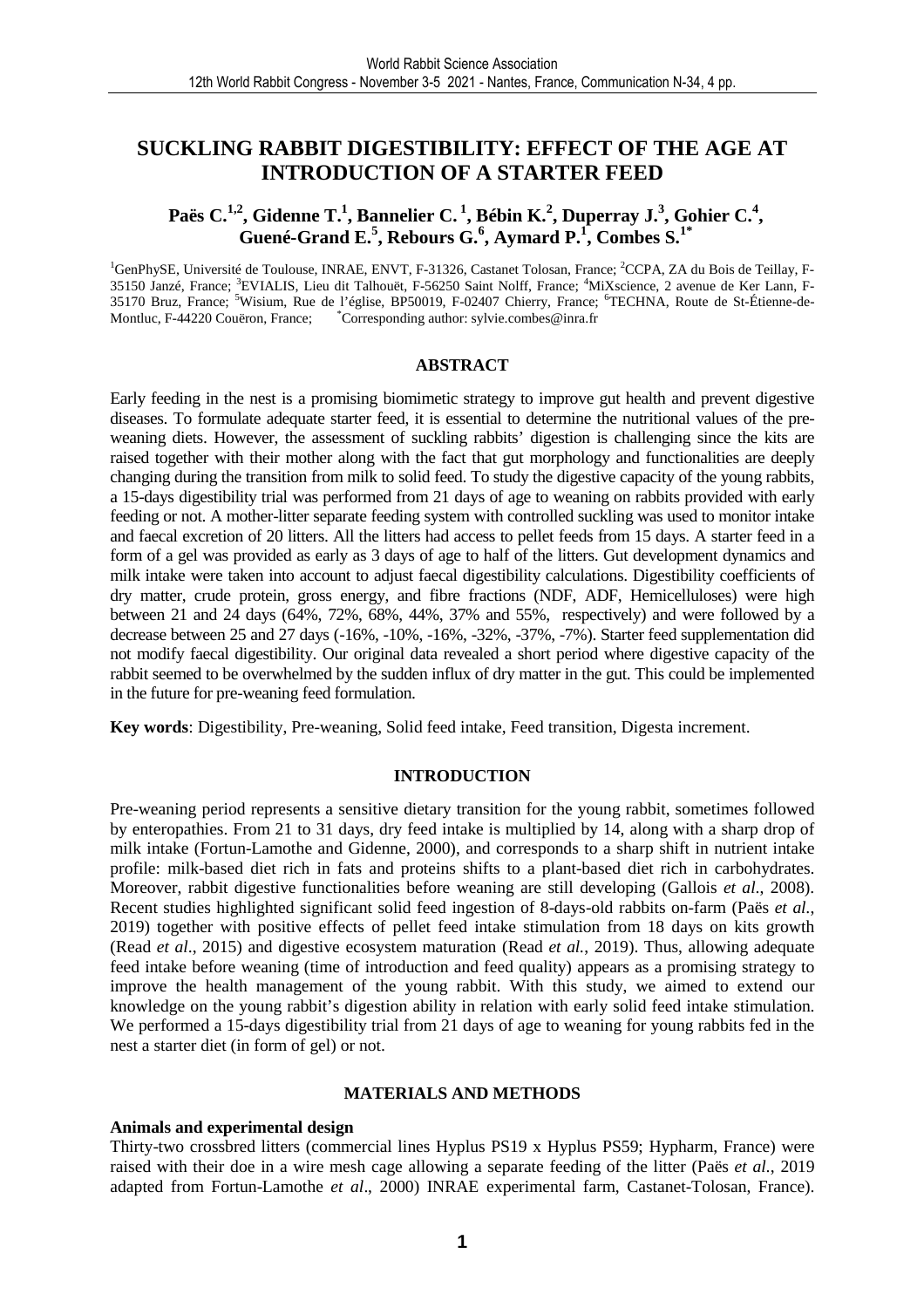Two days after parturition (d2) litter size was standardized to 10 kits. Does were fed a commercial diet separately from their kits. At d3, litters were allocated to two groups (kits body weight:  $101\pm9$  g). In the early feeding group (EF), the litters were fed from d3 to d17 a starter gel form, while no starter feed was supplied to the control group (C). Starter feed gels were processed with the kits pellets transformed into mash. This mash was supplemented with vanilla flavor (0.06%, Phodé, Terssac, France) before being thoroughly mixed with three times its weight of hot water and 0.6% of agar. Starter feed gels were daily processed and provided inside plastic cups into the nest. All the litters had access to 2.5-mm-diameter pellets formulated for kits (Table 1) as of d15. Weaning occurred at d36. Litters were weighed at days 3, 14, 21, 28 and 35. Mortality and health status of all the rabbits were registered daily.

#### **Digestibility trial**

Ten litters among the sixteen of each group were selected to assess faecal nutrient digestibility from d21 to d35. In half of those litters, one kit was sacrificed at days 21, 25, 30 and 35 to evaluate increment of digesta content. Meanwhile, kits from non-sampled litters were removed to maintain litter size. Digestibility was evaluated at the litter-level with controlled suckling. The faeces of kits were collected daily with a perforated aluminum plate placed under the kits' allotted space (38 x 62 cm) and then were weighed. Milk intake was assessed at days 21, 24, 28, 31 and 35. Feed intake and feed waste were recorded every 3 or 4 days. Milk consumption was considered to calculate dry matter (DM), crude protein (CP) and fat digestibility by using milk digestibility values determined by Gidenne *et al.* (2018). The increase of gut contents before weaning was taken into account for DM digestibility calculation by adding it to the faecal DM excretion (Debray *et al.*, 2003). Regarding the weight increment of the stomach content, we considered that 94% of the digesta was digestible (mainly milk) and only the remaining 6% were kept for correction. The formula to calculate DM faecal digestibility coefficient (FDC, %) was:

# DM FDC =  $100 \times$ <br>DM intake (undigested milk + feed) – DM excreted (faeces + gut digesta increase) DM intake (undigested milk  $+$  feed)

| Ingredients $(\% )$ |       | Amino acids                              | 1.22 |  |
|---------------------|-------|------------------------------------------|------|--|
| Sunflower meal      | 25.00 | Rapeseed oil                             | 0.50 |  |
| Barley              | 15.00 | Mineral and vitamin premix               | 1.00 |  |
| Wheat bran          | 12.80 |                                          |      |  |
| Alfalfa             | 6.90  | Chemical composition (g/kg as fed-basis) |      |  |
| Beet pulp           | 6.70  | Dry matter                               | 893  |  |
| Apple pomace        | 6.00  | Ash                                      | 67   |  |
| Cane molasses       | 5.50  | Crude protein                            | 160  |  |
| Wheat               | 5.20  | <b>NDF</b>                               | 356  |  |
| Straw               | 5.00  | ADF                                      | 215  |  |
| Rapeseed meal       | 3.50  | ADL                                      | 73   |  |
| Rapeseed whole seed | 2.30  | Starch                                   | 119  |  |
| Grape pulp          | 2.20  | Fat content                              | 28   |  |
| Calcium carbonate   | 1.18  | Gross energy (MJ/kg)                     | 17   |  |

#### **Table 1**: Ingredients and chemical composition of the experimental diet

#### **Chemical Analyses**

Faeces were dried at 80°C for 24h, then half part was dried at 103°C for 24h to determine DM excreted per litter. Faeces dried at 80°C were grounded and pooled in 5 periods (d22-25, d26-28, d29- 30, d31-32 and d33-35) to obtain sufficient quantities for further analysis: DM, ash, nitrogen, crude fat, gross energy, NDF, ADF and ADL (EGRAN, 2001). Feed starch content was determined with enzymatic method (AFNOR NF V03-606). DM content of starter feed gels was obtained by freezedrying for 48h and was equal to 25%.

#### **Statistical Analysis**

Data were analyzed with R software by analysis of variance or linear mixed model to fit longitudinal data (age and experimental group as fixed effects and litter as random effects).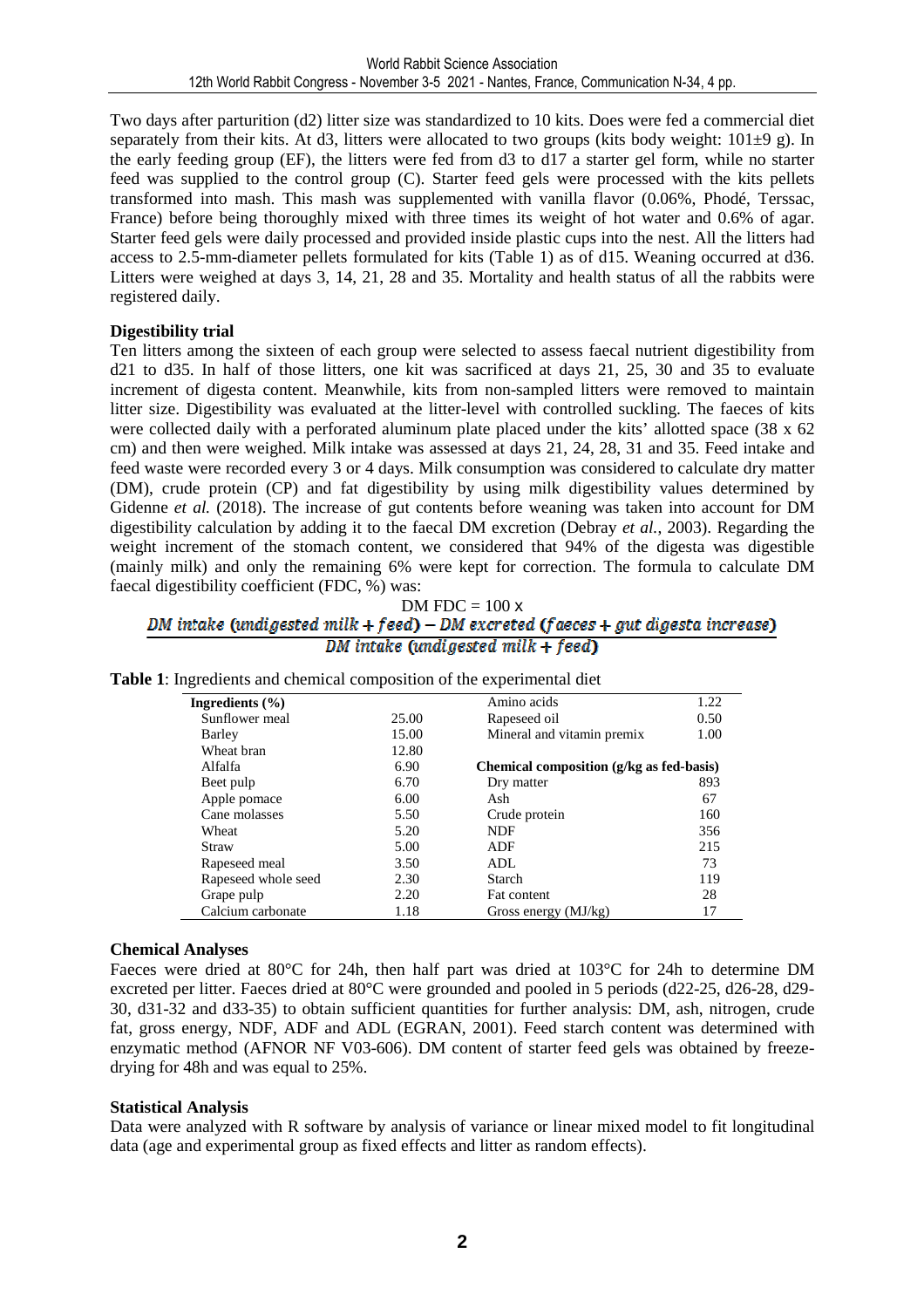#### **RESULTS AND DISCUSSION**

The experiment was performed in good sanitary conditions since the pre-weaning mortality reached only 4.3%. Regarding EF group rabbits, we were able to quantify their ingestion of feed in the nest from 7 days of age  $(0.1 \pm 0.1$  g of gel consumed per kit). Their starter feed gel intake exponentially increased with age (1.6  $\pm$  0.4 g of gel/kit at d17) to reach a total consumption of 5.0 $\pm$ 1.4 g of gel per kit (1.2 $\pm$ 0.3 g in DM) from d3 to d17. Pellets intake between d15 and d18 averaged 0.6 $\pm$ 1.1 g of DM/kit in the two groups, before a four-fold increase at d21. Feed and milk intake before weaning as well as growth performances of the 32 litters of the experiment were similar.

|                                                  | <b>Early feeding</b><br>$(n=10$ litters) | Control<br>$(n=10$ litters) | Prob. | <b>RMSE</b> |
|--------------------------------------------------|------------------------------------------|-----------------------------|-------|-------------|
| Initial body weight $(d21, g/kit)$               | 379                                      | 396                         | 0.33  | 49          |
| Final body weight $(d35, g/kit)$                 | 952                                      | 947                         | 0.84  | 102         |
| Daily weight gain (g)                            | 40                                       | 41                          | 0.33  | 3           |
| Total feed intake (g of DM/kit)                  | 488                                      | 452                         | 0.16  | 71          |
| Daily feed intake between $d21\&d25$ (g/kit/day) | 11                                       | 10                          | 0.86  | 4           |
| Daily feed intake between d32&d35 (g/kit/day)    | 59                                       | 56                          | 0.77  | 15          |
| Milk intake at $d21$ (g of FM/kit)               | 30                                       | 34                          | 0.57  | 6           |
| Milk intake at d35 (g of FM/kit)                 | 3                                        | 3                           | 0.63  | 6           |
| Digesta content increment (total tract, g of DM) | 19                                       | 16                          | 0.34  | 5           |

**Table 2:** Characteristics of the 20 litters monitored during the digestibility trial period (d21-35)

Rabbit gut tract rapidly evolves before weaning in response to solid feed intake stimulation (Gallois et al., 2008). Since the digestive content greatly increased during the digestibility trial measurements (+18 g of DM, see Table 2), raw data were corrected for caecal and intestinal contents as well as for the increase of stomach indigestible content. Digesta increase correction values (Table 3) contributed to a decrease of raw DM FDC estimates (-3.8% from d21 to d34). On the opposite, implementation of milk dry matter intake corrections increased raw DM FDC values  $(+0.8\%$  from d21 to d34), with stronger effects at the lactation peak. On overall, taking into account those two corrections prevented an overestimation of DM FDC.

**Table 3**: Digesta increment values used to correct DM FDC (based on n=10 rabbits/period).

|                                                                                                                                                                                                                                |                                               | Digesta content growth (in g of DM) |        |                                            |  |  |
|--------------------------------------------------------------------------------------------------------------------------------------------------------------------------------------------------------------------------------|-----------------------------------------------|-------------------------------------|--------|--------------------------------------------|--|--|
|                                                                                                                                                                                                                                | <b>Raw DM FDC</b><br>(before any corrections) | Small intestine + colon             | Caecum | <b>Stomach</b><br>(indigestible part only) |  |  |
| $d21-24$                                                                                                                                                                                                                       | $72.2 \pm 3.4$ <sup>C</sup>                   | 0.97                                | 1.69   | 0.12                                       |  |  |
| $d25-27$                                                                                                                                                                                                                       | $53.4 \pm 3.1^{\rm A}$                        | 1.47                                | 1.80   | 0.06                                       |  |  |
| $d28-29$                                                                                                                                                                                                                       | $65.4 \pm 2.0^{\rm B}$                        | 0.85                                | 0.92   | $-0.01$                                    |  |  |
| $d30-31$                                                                                                                                                                                                                       | $65.5 \pm 2.6^B$                              | 0.66                                | 1.19   | $-0.06$                                    |  |  |
| $d32-34$                                                                                                                                                                                                                       | $65.5 + 2.7^{\rm B}$                          | 1.17                                | 1.73   | $-0.12$                                    |  |  |
| March 1990 in the College of the March 1990 in the March 1990 in the March 1990 in the March 1990 in the March 1990 in the March 1990 in the March 1990 in the March 1990 in the March 1990 in the March 1990 in the March 199 |                                               |                                     |        |                                            |  |  |

Means±SD with different letters indicate means that significantly differ with the time

Strikingly, digestibility coefficients (Table 4) peaked at the onset of solid feed intake (d21-24), and dropped in the next period (d25-27; DM: -16%; CP: -10%; Gross energy: -16%; NDF: -32%; ADF: - 37%; HCell: -6.5%). From d28 to d34, the digestibility increased again and stabilized, though a lower digestibility of NDF and hemicelluloses was observed at the end of the assay (d32-34). Debray *et al*. (2003) observed similar pattern with high digestibility between 25 and 27 days followed by a decrease in the next period (d28-31) with further decrease at weaning except for fat. In a few days, rabbit digestive system has to overcome important substrates changes: in our experiment, the pellet DM intake became equivalent to DM milk intake between d21 and d25 and quickly exceeded it. The decrease of digestibility observed at d25-27 can be explained by an adaptation process to solid feed diet. Limited enzymatic activities in pancreas and small intestine are indeed observed before 32 days (Debray et al., 2003), combined with the decline of the enzymes active in early life such as observed for trypsine at 28 days (Gallois et al., 2008). We also hypothesized that, since the caecotrophy starts around 25-28 days (Orengo and Gidenne, 2007), it could mathematically induce a digestibility drop. Indeed, the new intake of caecotrophes induces additional faecal excretion possibly leading to an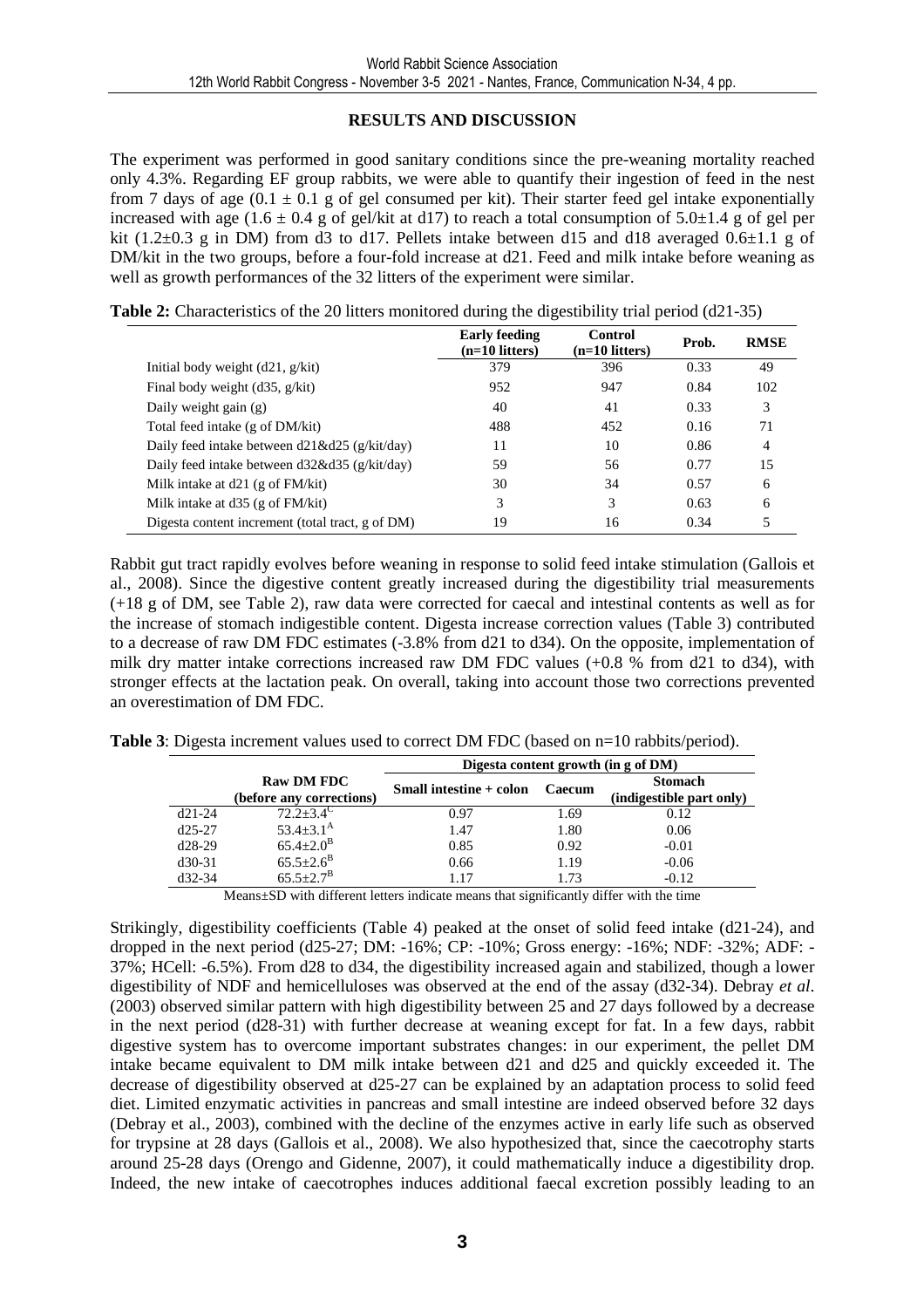underestimation of digestibility coefficients. On the contrary, when caecotrophy behaviour is settled, the excretion of caecotrophes products is balanced by the intake of previous caecotrophes.

|          | Digestibility coefficients $(\% )$ |                |            |                  |                       |            |                |                          |               |  |
|----------|------------------------------------|----------------|------------|------------------|-----------------------|------------|----------------|--------------------------|---------------|--|
|          | DM (corrected)                     |                |            |                  | <b>CP</b> (corrected) |            |                | Gross energy (corrected) |               |  |
|          | EF                                 | C              | Age effect | EF               |                       | Age effect | EF             |                          | Age effect    |  |
| $d21-24$ | $64.4 \pm 3.4$                     | $65.6 \pm 2.0$ | D          | $71.6{\pm}2.3^a$ | $74.1 \pm 2.4^b$      | B          | $68.1 \pm 2.9$ | $70.4 \pm 3.3$           | C             |  |
| $d25-27$ | $49.0 + 3.0$                       | $48.3 \pm 2.6$ | A          | $63.1 + 2.6$     | $63.0 \pm 2.6$        | A          | $53.6 \pm 3.0$ | $53.1 \pm 2.7$           | A             |  |
| $d28-29$ | $60.8 \pm 2.0$                     | $60.9 + 2.5$   | B          | $72.4 + 2.1$     | $72.5 \pm 2.5$        | B          | $64.3 \pm 2.1$ | $64.6 \pm 2.2$           | B             |  |
| $d30-31$ | $63.1 \pm 2.4$                     | $61.7 \pm 2.2$ | C          | $73.8 \pm 2.8$   | $72.1 \pm 2.3$        | B          | $64.6 \pm 2.3$ | $63.3 \pm 2.1$           | B             |  |
| $d32-34$ | $61.0+4.9$                         | $63.2 \pm 0.9$ | BС         | $72.7 \pm 3.9$   | $75.0 \pm 0.9$        | B          | $62.4 \pm 4.5$ | $64.3 \pm 1.7$           | B             |  |
|          |                                    | <b>NDF</b>     |            |                  | <b>ADF</b>            |            |                | <b>Hemicelluloses</b>    |               |  |
|          | EF                                 | C              | Age effect | EF               | C                     | Age effect | EF             | C                        | Age effect    |  |
| $d21-24$ | $44.1 \pm 5.6$                     | $47.1 \pm 6.4$ | D          | $37.0 \pm 6.3$   | $41.1 \pm 7.6$        | C          | $55.1 \pm 5.3$ | $56.5 \pm 5.3$           | D             |  |
| $d25-27$ | $13.5 \pm 6.0$                     | $12.9 \pm 4.7$ | A          | $1.3 \pm 7.7$    | $4.0 \pm 6.2$         | A          | $32.3 \pm 5.5$ | $26.6 \pm 5.7$           | А             |  |
| $d28-29$ | $33.7 + 3.9$                       | $34.3 \pm 4.0$ | C          | $24.2 \pm 3.6$   | $26.1 \pm 4.4$        | B          | $48.4 \pm 6.7$ | $47.0 \pm 7.4$           | C             |  |
| $d30-31$ | $34.1 \pm 3.6$                     | $31.6 \pm 3.5$ | C          | $25.9 \pm 3.9$   | $25.0 \pm 3.8$        | B          | $46.6 \pm 4.7$ | $41.7 + 4.7$             | $\mathcal{C}$ |  |
| $d32-34$ | $26.6 \pm 8.4$                     | $30.0 \pm 2.6$ | B          | $20.6 \pm 9.7$   | $24.4 \pm 2.5$        | B          | $36.0 \pm 7.0$ | $38.7 + 4.0$             | B             |  |

**Table 4:** Whole tract apparent digestibility of nutrients before weaning after corrections for dry matter milk intake and digesta content increment when applicable (n=10 litters/group/period)

Means $\pm$ SD with different letters on the same row indicate treatment effects (Benjamini-Hochberg test; P=0.045).

Early supply of solid feed did not affect faecal digestibility, whatever the nutrient. Limited adaptive response of enzymes activities to feed input was previously demonstrated with early weaning procedures (Gallois et al., 2008). Thus, ontogenic factors appear as main drivers of digestion of the young rabbit.

#### **CONCLUSIONS**

In this study, we provided original data on suckling rabbit digestion and we outlined the importance of ontogenic factor. Our starter feeding system did not induce significant changes on rabbit nutrients digestion.

#### **ACKNOWLEDGEMENTS**

The authors are grateful to A-M. Debrusse, M. Moulis, and J-M. Bonnemere for their assistance at the rabbit experimental unit and wish to thank I. Ahn for her help in the determination of digestive content.

#### **REFERENCES**

- Debray L., Le Huerou-Luron I., Gidenne T., Fortun-Lamothe L., 2003. Digestive tract development in rabbit according to the dietary energetic source: correlation between whole tract digestion, pancreatic and intestinal enzymatic activities. *Comp. Biochem. and Physiol., Part A Mol. Integr. Physiol., 135, 443–455.*
- EGRAN, 2001. Technical note: Attempts to harmonise chemical analyses of feeds and faeces, for rabbit feed evaluation. *World Rabbit Sci., 9, 57–64.*
- Fortun-Lamothe L., Gidenne T., 2000. The effects of size of suckled litter on intake behaviour, performance and health status of young and reproducing rabbits. *Ann. Zootech., 49, 517–529.*
- Fortun-Lamothe, L., Gidenne, T., Lapanouse, A., De Dapper, J., 2000. Technical note : An original system to separately control litter and female feed intake without modification of the mother - young relations. *World Rabbit Sci.* 8, 177–180.

Gallois M., Le Huërou-Luron I., Fortun-Lamothe L., Lallès J.P., Gidenne T., 2008. Adaptability of the digestive function according to age at weaning in the rabbit: I. Effect on feed intake and digestive functionality. *Animal.,* 2, 525–535.

- Gidenne T., Bannelier C., Gallois M., Segura M., Lambrecht V., 2018. Milk digestion in the young rabbit: methodology and first results. *World Rabbit Sci.*, 26, 269.
- Orengo J., Gidenne T., 2007. Feeding behaviour and caecotrophy in the young rabbit before weaning: An approach by analysing the digestive contents. *Appl. Anim. Behav. Sci.*, 102, 106–118.
- Paës C., Fortun-Lamothe L., Bébin K., Duperray J., Gohier C., Guené-Grand E., Rebours G., Aymard P., Bannelier C., Debrusse A.-M., Gidenne T., Combes S., 2019. Onset of feed intake of the suckling rabbit and evidence of dietary preferences according to pellet physical properties. *Anim. Feed. Sci. Tech., 255, 114223.*
- Read T., Fortun-Lamothe L., Pascal G., Le Boulch M., Cauquil L., Gabinaud B., Bannelier C., Balmisse E., Destombes N., Bouchez O., Gidenne T., Combes S., 2019. Diversity and Co-occurrence Pattern Analysis of Cecal Microbiota Establishment at the Onset of Solid Feeding in Young Rabbits. *Front. Microbiol. 10, 973.*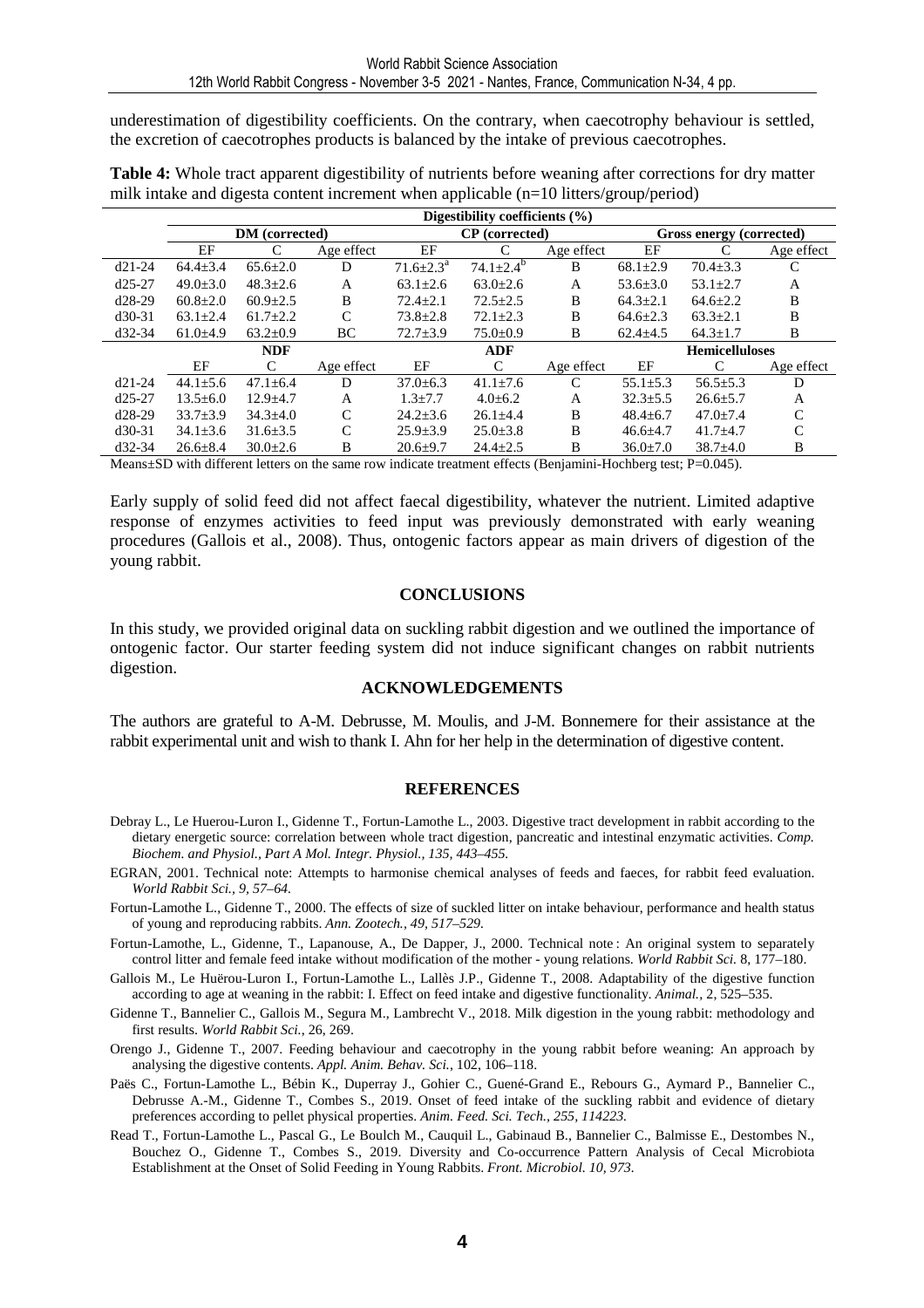# Suckling rabbit digestibility: effect of the age at introduction of a starter feed

Paës C., Gidenne T., Bannelier C., Bébin K., Duperray J., Gohier C., Guené-Grand E., Rebours G., Aymard P., Combes S.

Rabbit Experimental Group ''GEC''

**INRAZ** 

 $\sim$ 

Liberté Égalité

**RÉPUBLIQUE<br>FRANÇAISE** 







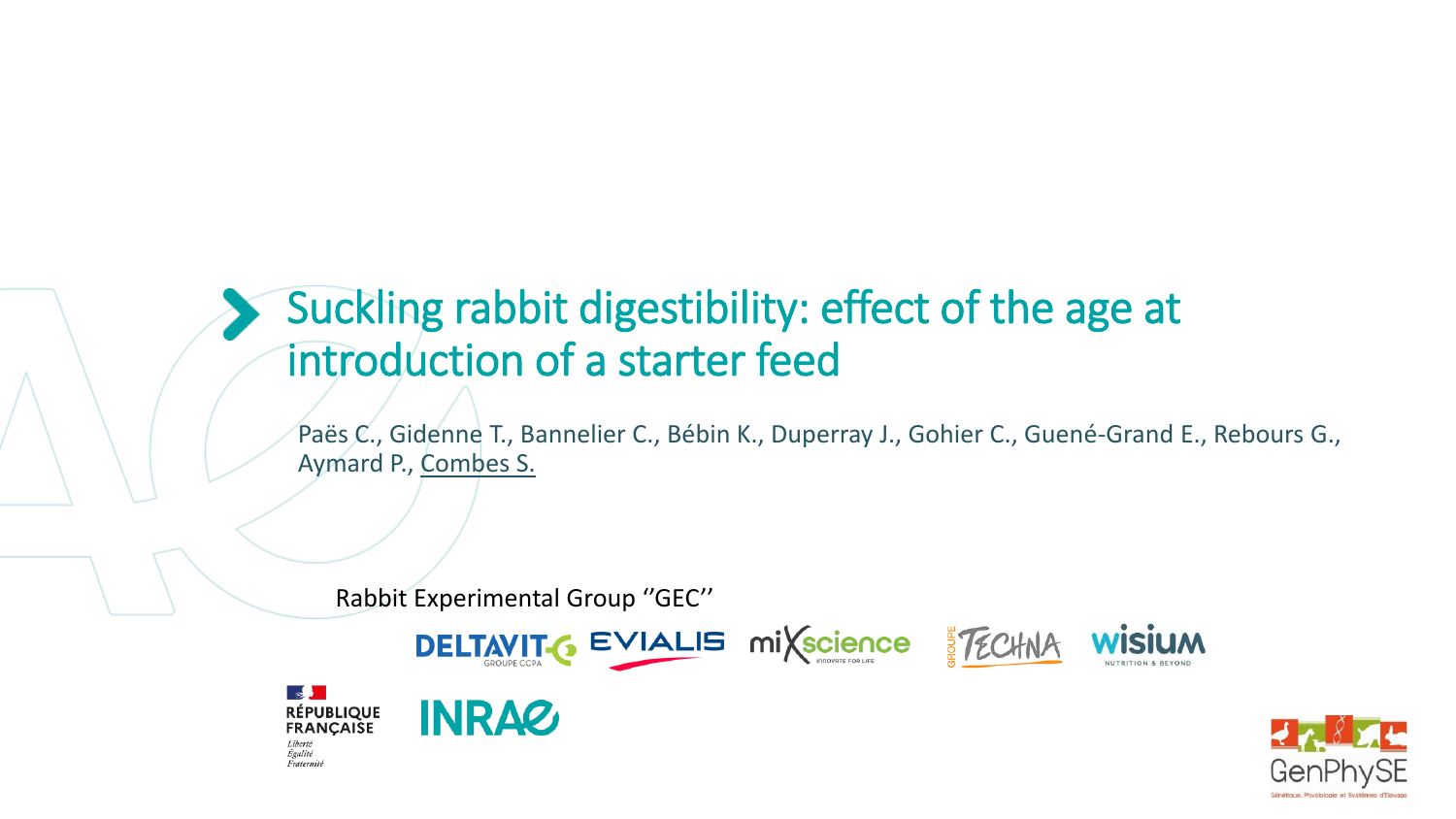# **Context**



- **Pre-weaning period** = marked changes with modification of diet type and development of digestive functionalities (Gallois et al., 2008), sometimes followed by enteropathies
- Ingestion of solid feed starts at 8 days of age (Paës et al 2019)
- Positive effects of pellet feed intake stimulation from 18 days on kits growth and digestive ecosystem maturation (Read et al., 2019)
- →Development of early feeding strategies as **biomimetic strategy** to improve the health management of the young rabbit

• **What is the young rabbit's digestion ability and can it be modified with early solid feed intake stimulation?**

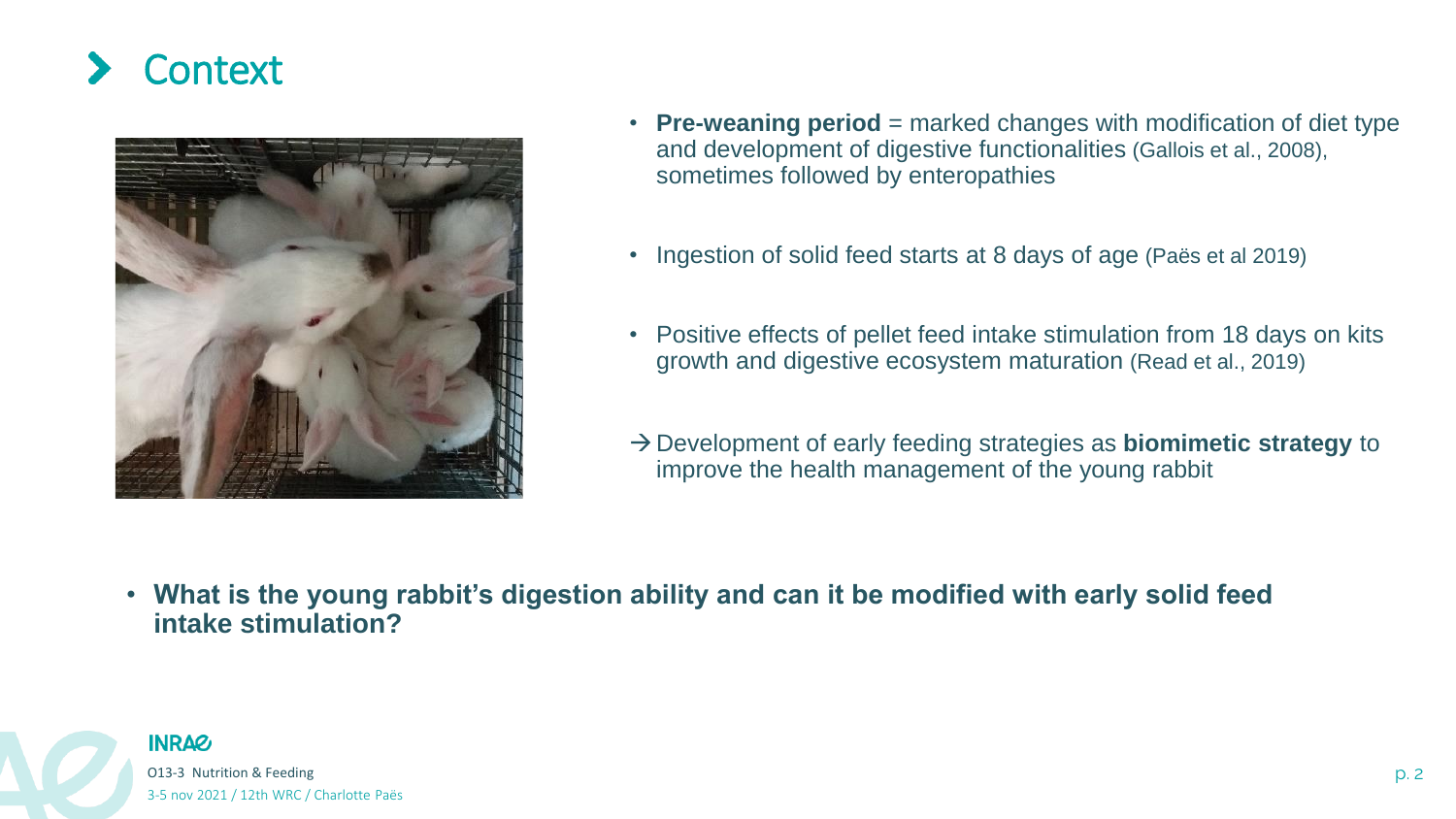# Material and methods



- Use of a **mother-litter separate feeding system**  with controlled suckling
- **Solid and milk intake monitoring** every 2-3d
- **Daily collection of faeces** at the litter level
- Milk digestibility and increase of gut contents taken into account for DM digestibility calculation

DM intake (undigested milk+feed) - DM excreted (faeces+gut digesta increase) DM Fecal Digestibility Coefficient =  $\frac{D}{2}$ 

DM intake (undigested milk+feed)

O13-3 Nutrition & Feeding p. 3 3-5 nov 2021 / 12th WRC / Charlotte Paës

**INRAG**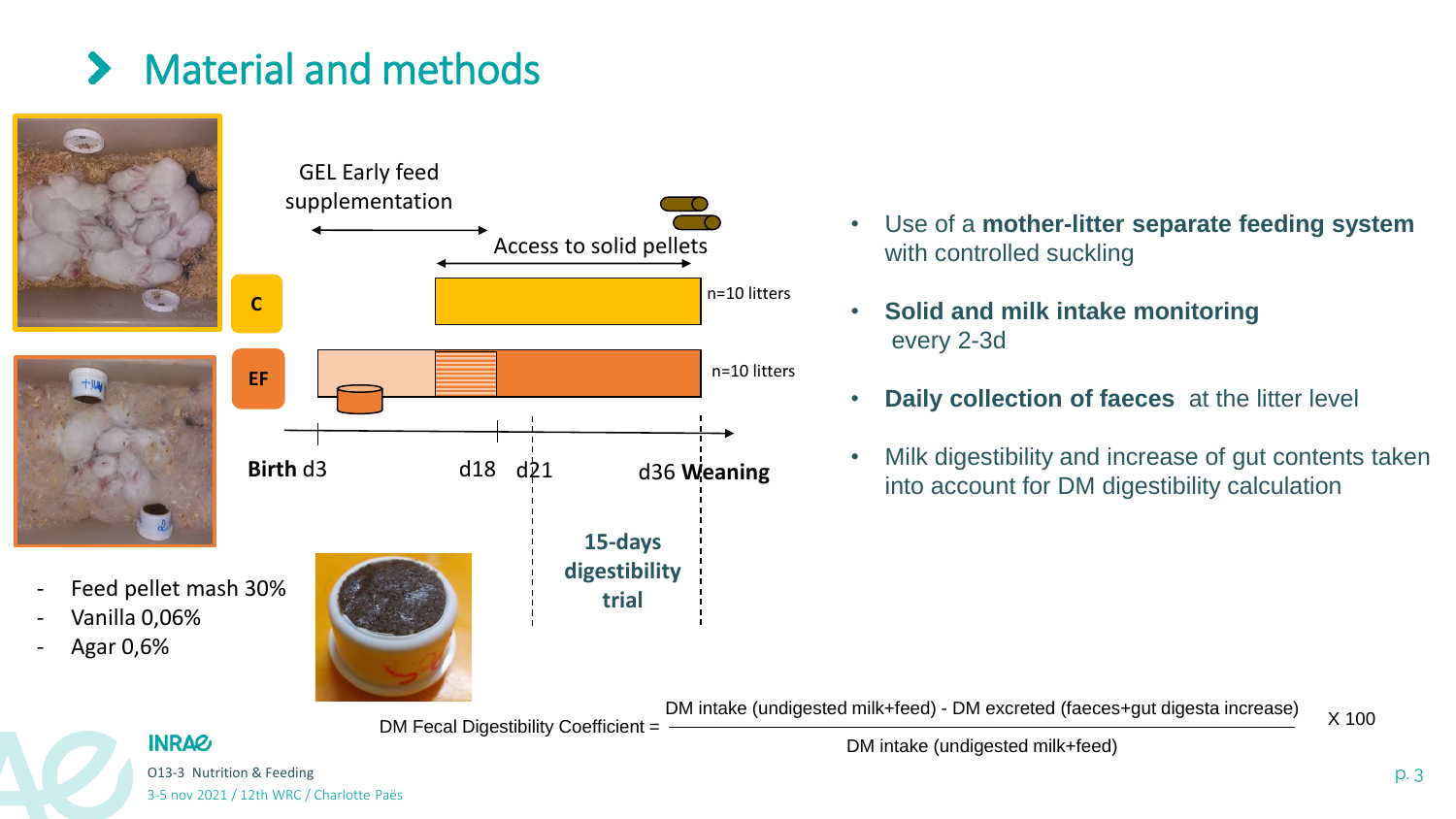## Results  $\blacktriangleright$

- Starter feed supplementation did not modify faecal digestibility.
- Strong modulation of apparent nutrient digestibility **over time** in suckling rabbits



|               | <b>Fecal Digestibility</b><br><b>Coefficient</b><br><b>D22-D25</b> | <b>Drop</b><br>D22-D25 &<br><b>D26-D28</b> |
|---------------|--------------------------------------------------------------------|--------------------------------------------|
| <b>DM</b>     | 64 %                                                               | $-16%$                                     |
| Crude protein | 72 %                                                               | $-10%$                                     |
| Energy        | 68 %                                                               | $-16%$                                     |
| <b>NDF</b>    | 44 %                                                               | $-32%$                                     |
| <b>ADF</b>    | 37 %                                                               | $-37%$                                     |
| Hemicellulose | 55 %                                                               | $-7%$                                      |

N=20 litters/period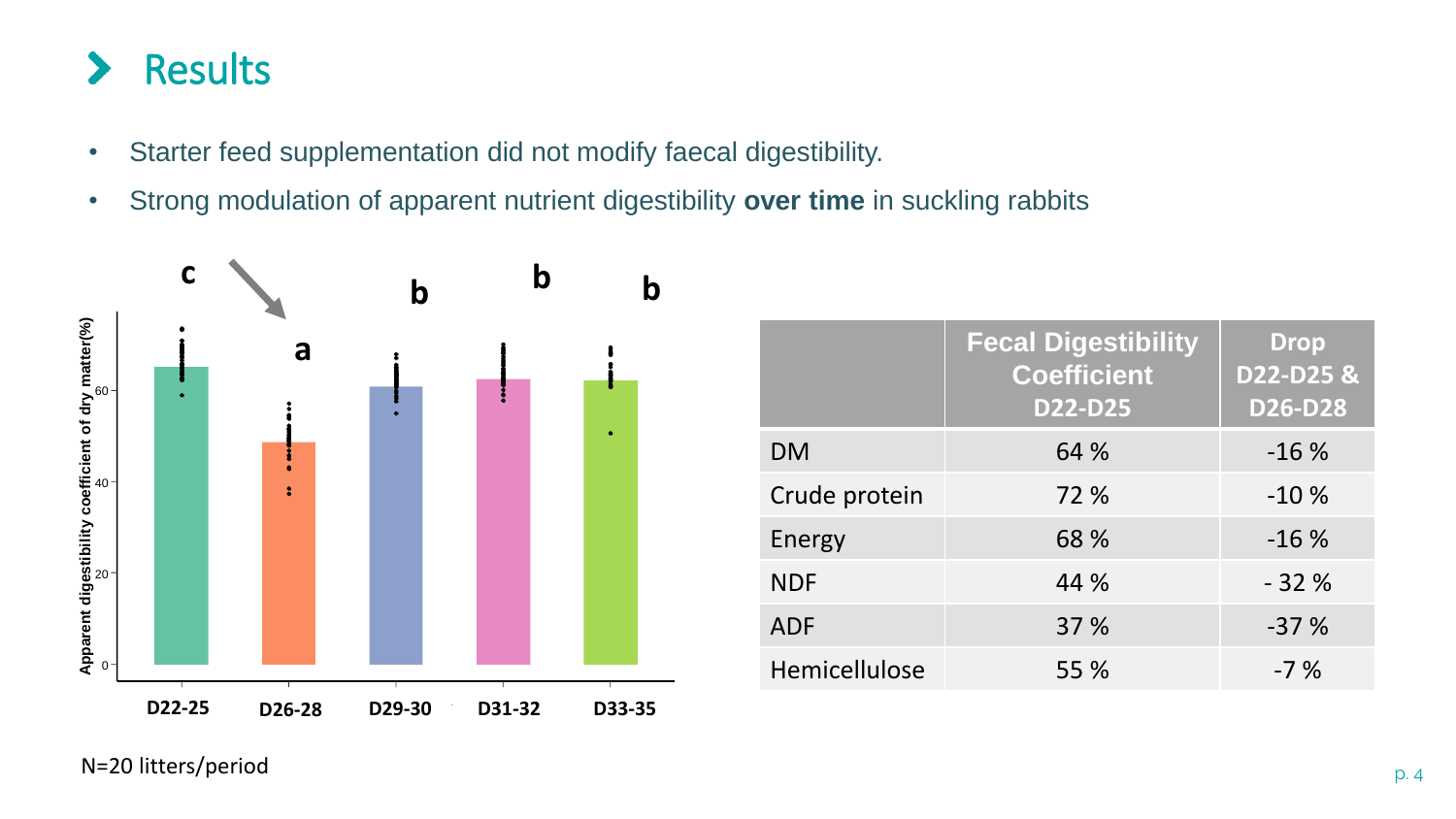

• The drop in digestibilty is coupled with an important **dietary shift** at the onset of solid feed intake